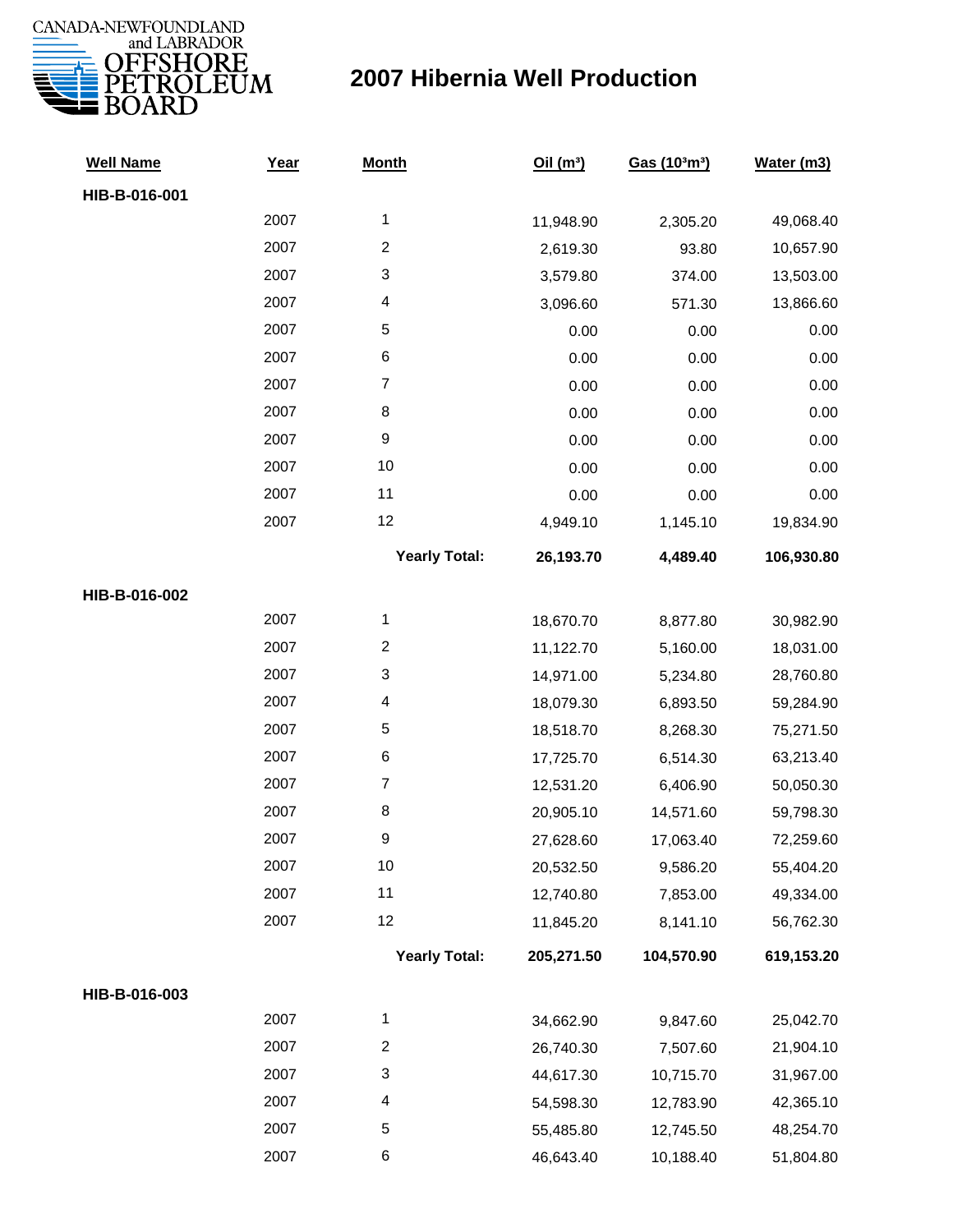

| <b>Well Name</b> | Year | <b>Month</b>            | Oil(m <sup>3</sup> ) | Gas (103m3) | Water (m3) |
|------------------|------|-------------------------|----------------------|-------------|------------|
|                  | 2007 | $\overline{7}$          | 54,370.80            | 14,204.20   | 47,601.90  |
|                  | 2007 | 8                       | 50,450.90            | 11,595.10   | 52,738.70  |
|                  | 2007 | 9                       | 49,849.40            | 11,853.30   | 52,675.00  |
|                  | 2007 | 10                      | 49,275.20            | 11,402.70   | 61,043.40  |
|                  | 2007 | 11                      | 42,304.40            | 10,942.60   | 57,124.80  |
|                  | 2007 | 12                      | 48,539.60            | 13,303.40   | 70,040.10  |
|                  |      | <b>Yearly Total:</b>    | 557,538.30           | 137,090.00  | 562,562.30 |
| HIB-B-016-004Z   |      |                         |                      |             |            |
|                  | 2007 | $\mathbf{1}$            | 29,587.20            | 6,654.30    | 71,185.30  |
|                  | 2007 | $\overline{\mathbf{c}}$ | 19,553.20            | 3,120.60    | 46,359.70  |
|                  | 2007 | $\sqrt{3}$              | 21,707.90            | 3,112.50    | 46,956.40  |
|                  | 2007 | 4                       | 37,241.30            | 6,309.60    | 75,226.90  |
|                  | 2007 | $\sqrt{5}$              | 38,882.90            | 8,195.60    | 91,523.00  |
|                  | 2007 | 6                       | 34,891.40            | 7,610.70    | 97,257.40  |
|                  | 2007 | $\overline{7}$          | 37,089.30            | 9,033.50    | 87,088.20  |
|                  | 2007 | 8                       | 34,379.50            | 7,526.30    | 94,017.30  |
|                  | 2007 | 9                       | 35,307.90            | 7,812.80    | 80,110.10  |
|                  | 2007 | 10                      | 33,473.90            | 6,725.00    | 75,087.70  |
|                  | 2007 | 11                      | 27,346.10            | 6,011.10    | 73,634.10  |
|                  | 2007 | 12                      | 26,424.30            | 6,359.70    | 79,904.70  |
|                  |      | <b>Yearly Total:</b>    | 375,884.90           | 78,471.70   | 918,350.80 |
| HIB-B-016-008    |      |                         |                      |             |            |
|                  | 2007 | 1                       | 3,105.50             | 1,045.20    | 3.50       |
|                  | 2007 | 2                       | 0.00                 | 0.00        | 0.00       |
|                  | 2007 | 3                       | 0.00                 | 0.00        | 0.00       |
|                  | 2007 | 4                       | 4,232.40             | 970.30      | 5.00       |
|                  | 2007 | 5                       | 15,919.30            | 8,046.70    | 18.90      |
|                  | 2007 | 6                       | 718.50               | 340.10      | 0.90       |
|                  | 2007 | 7                       | 9,100.60             | 3,695.90    | 8.90       |
|                  | 2007 | 8                       | 18,564.50            | 8,960.50    | 0.80       |
|                  | 2007 | $\boldsymbol{9}$        | 19,478.60            | 10,757.50   | 30.90      |
|                  | 2007 | 10                      | 19,660.50            | 10,862.10   | 36.40      |
|                  | 2007 | 11                      | 16,297.10            | 9,568.90    | 17.40      |
|                  | 2007 | 12                      | 17,925.40            | 11,151.20   | 9.30       |
|                  |      | <b>Yearly Total:</b>    | 125,002.40           | 65,398.40   | 132.00     |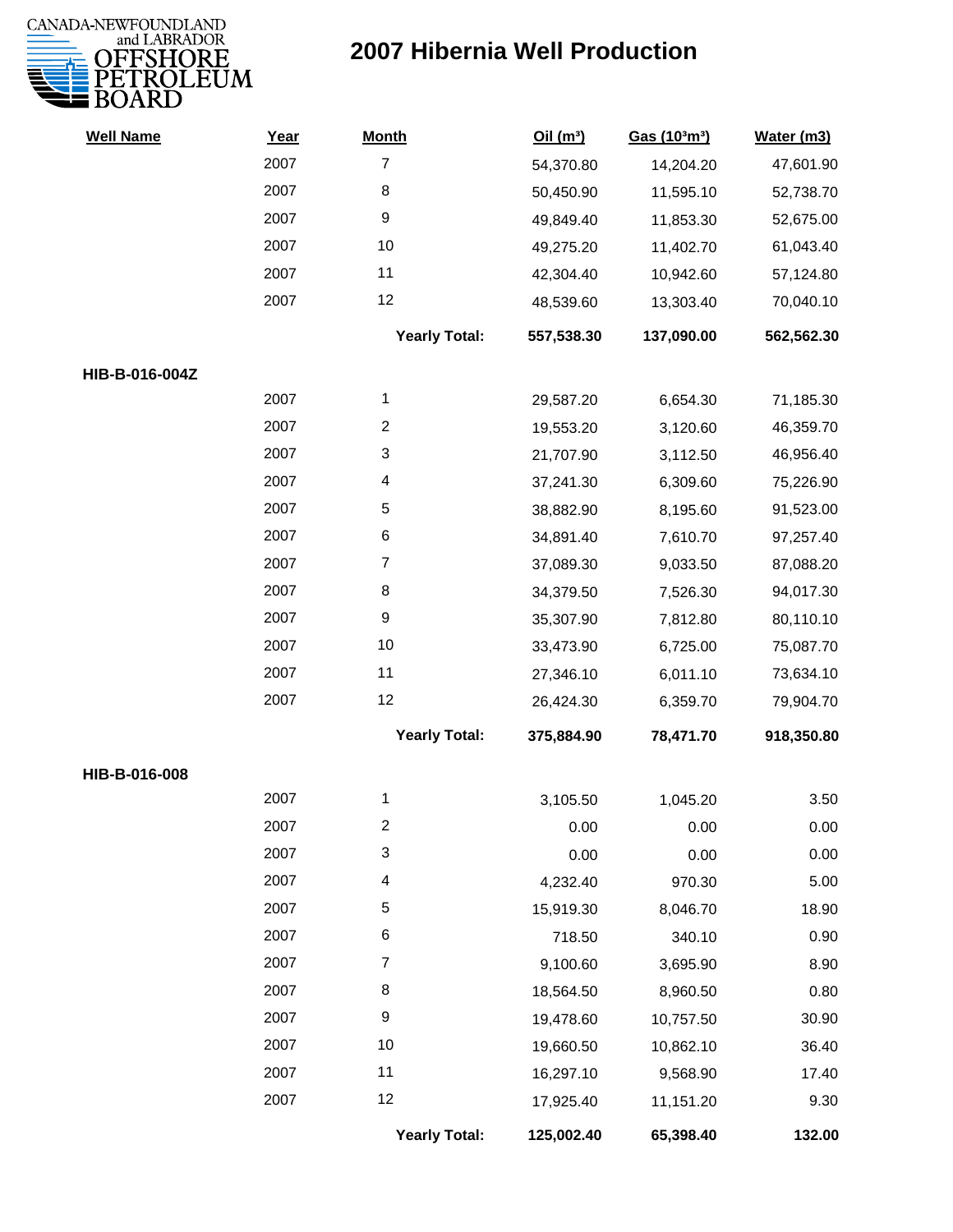

| 17,629.80<br>5,213.00<br>22,530.70<br>20,896.60<br>0.00<br>19,283.90<br>18,833.90<br>6,672.40<br>0.00<br>0.00<br>0.00 | 7,471.10<br>2,773.00<br>12,872.80<br>14,765.80<br>0.00<br>11,896.60<br>14,446.00<br>5,027.40<br>0.00<br>0.00<br>0.00 | 3,014.00<br>1,173.80<br>4,176.70<br>3,372.10<br>0.00<br>1,010.30<br>974.80<br>312.90<br>0.00<br>0.00<br>0.00 |
|-----------------------------------------------------------------------------------------------------------------------|----------------------------------------------------------------------------------------------------------------------|--------------------------------------------------------------------------------------------------------------|
|                                                                                                                       |                                                                                                                      |                                                                                                              |
|                                                                                                                       |                                                                                                                      |                                                                                                              |
|                                                                                                                       |                                                                                                                      |                                                                                                              |
|                                                                                                                       |                                                                                                                      |                                                                                                              |
|                                                                                                                       |                                                                                                                      |                                                                                                              |
|                                                                                                                       |                                                                                                                      |                                                                                                              |
|                                                                                                                       |                                                                                                                      |                                                                                                              |
|                                                                                                                       |                                                                                                                      |                                                                                                              |
|                                                                                                                       |                                                                                                                      |                                                                                                              |
|                                                                                                                       |                                                                                                                      |                                                                                                              |
|                                                                                                                       |                                                                                                                      |                                                                                                              |
| 0.00                                                                                                                  | 0.00                                                                                                                 | 0.00                                                                                                         |
| 111,060.30                                                                                                            | 69,252.70                                                                                                            | 14,034.60                                                                                                    |
|                                                                                                                       |                                                                                                                      |                                                                                                              |
| 7,866.00                                                                                                              | 2,616.70                                                                                                             | 49.20                                                                                                        |
| 5,186.60                                                                                                              | 1,800.60                                                                                                             | 35.40                                                                                                        |
| 6,389.50                                                                                                              | 2,057.00                                                                                                             | 39.70                                                                                                        |
| 5,666.30                                                                                                              | 1,705.20                                                                                                             | 38.90                                                                                                        |
| 467.60                                                                                                                | 109.80                                                                                                               | 0.60                                                                                                         |
| 0.00                                                                                                                  | 0.00                                                                                                                 | 0.00                                                                                                         |
| 0.00                                                                                                                  | 0.00                                                                                                                 | 0.00                                                                                                         |
| 3,177.90                                                                                                              | 600.60                                                                                                               | 3.60                                                                                                         |
| 4,257.50                                                                                                              | 774.10                                                                                                               | 4.40                                                                                                         |
| 706.00                                                                                                                | 121.90                                                                                                               | 0.80                                                                                                         |
| 1,303.30                                                                                                              | 231.70                                                                                                               | 1.40                                                                                                         |
| 0.00                                                                                                                  | 0.00                                                                                                                 | 0.00                                                                                                         |
| 35,020.70                                                                                                             | 10,017.60                                                                                                            | 174.00                                                                                                       |
|                                                                                                                       |                                                                                                                      |                                                                                                              |
| 14,963.10                                                                                                             | 5,648.20                                                                                                             | 8.90                                                                                                         |
| 7,101.30                                                                                                              | 2,168.50                                                                                                             | 8.00                                                                                                         |
| 5,210.30                                                                                                              | 1,400.20                                                                                                             | 6.20                                                                                                         |
| 4,248.60                                                                                                              | 1,023.50                                                                                                             | 10.10                                                                                                        |
| 17,310.40                                                                                                             | 5,677.40                                                                                                             | 24.70                                                                                                        |
| 15,495.90                                                                                                             | 5,235.60                                                                                                             | 29.70                                                                                                        |
| 16,337.20                                                                                                             | 6,650.10                                                                                                             | 17.20                                                                                                        |
| 12,750.30                                                                                                             | 4,646.30                                                                                                             | 9.00                                                                                                         |
|                                                                                                                       | <b>Yearly Total:</b><br><b>Yearly Total:</b>                                                                         |                                                                                                              |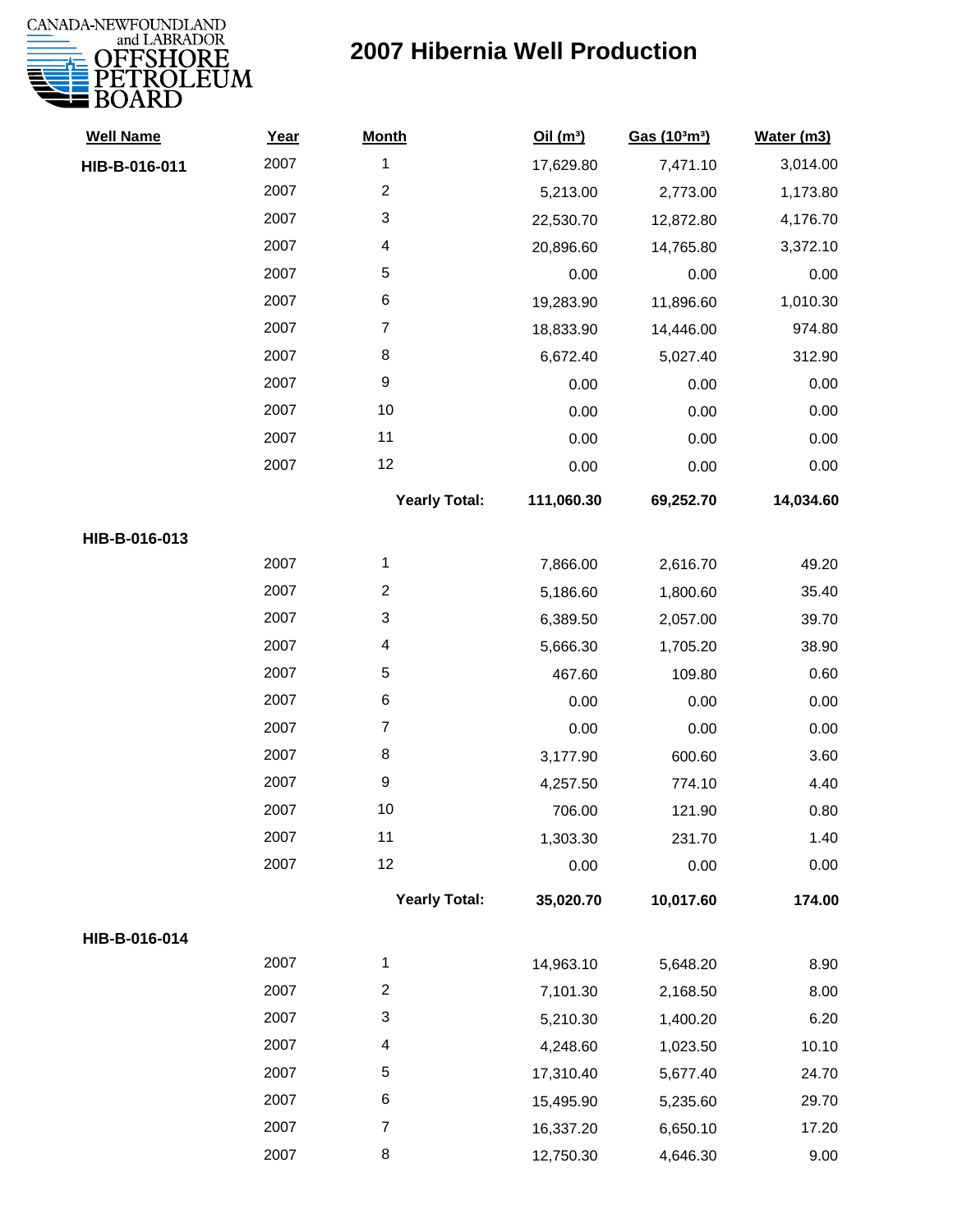

| <b>Well Name</b> | Year | <b>Month</b>         | Oil(m <sup>3</sup> ) | Gas (103m3) | Water (m3) |
|------------------|------|----------------------|----------------------|-------------|------------|
|                  | 2007 | 9                    | 0.00                 | 0.00        | 0.00       |
|                  | 2007 | 10                   | 0.00                 | 0.00        | 0.00       |
|                  | 2007 | 11                   | 0.00                 | 0.00        | 0.00       |
|                  | 2007 | 12                   | 0.00                 | 0.00        | 0.00       |
|                  |      | <b>Yearly Total:</b> | 93,417.10            | 32,449.80   | 113.80     |
| HIB-B-016-017    |      |                      |                      |             |            |
|                  | 2007 | 1                    | 2,109.10             | 684.10      | 27,211.10  |
|                  | 2007 | $\overline{c}$       | 70.40                | 1.50        | 1,092.60   |
|                  | 2007 | 3                    | 1,608.40             | 762.80      | 18,633.60  |
|                  | 2007 | 4                    | 3,812.50             | 1,216.20    | 53,166.80  |
|                  | 2007 | 5                    | 5,365.40             | 1,477.40    | 67,354.80  |
|                  | 2007 | 6                    | 3,450.90             | 844.60      | 45,462.80  |
|                  | 2007 | $\overline{7}$       | 274.60               | 77.40       | 3,064.80   |
|                  | 2007 | 8                    | 0.00                 | 0.00        | 0.00       |
|                  | 2007 | 9                    | 1,505.50             | 377.00      | 18,680.60  |
|                  | 2007 | 10                   | 589.10               | 127.00      | 7,370.40   |
|                  | 2007 | 11                   | 785.60               | 118.80      | 6,753.00   |
|                  | 2007 | 12                   | 863.20               | 398.00      | 24,935.20  |
|                  |      | <b>Yearly Total:</b> | 20,434.70            | 6,084.80    | 273,725.70 |
| HIB-B-016-018    |      |                      |                      |             |            |
|                  | 2007 | 1                    | 5,717.50             | 3,328.70    | 268.80     |
|                  | 2007 | $\overline{c}$       | 713.10               | 403.20      | 32.60      |
|                  | 2007 | 3                    | 18,837.40            | 9,305.00    | 788.30     |
|                  | 2007 | 4                    | 21,192.00            | 10,369.20   | 1,034.20   |
|                  | 2007 | 5                    | 24,817.10            | 12,477.10   | 833.80     |
|                  | 2007 | 6                    | 25,671.50            | 13,181.70   | 858.20     |
|                  | 2007 | 7                    | 16,334.80            | 7,880.20    | 471.10     |
|                  | 2007 | 8                    | 19,022.40            | 7,681.90    | 1,436.10   |
|                  | 2007 | 9                    | 21,431.50            | 10,438.00   | 1,251.30   |
|                  | 2007 | 10                   | 23,059.20            | 10,771.50   | 732.80     |
|                  | 2007 | 11                   | 22,782.40            | 11,866.80   | 750.50     |
|                  | 2007 | 12                   | 24,136.80            | 13,544.60   | 1,794.00   |
|                  |      | <b>Yearly Total:</b> | 223,715.70           | 111,247.90  | 10,251.70  |
| HIB-B-016-019Z   |      |                      |                      |             |            |
|                  | 2007 | $\mathbf{1}$         | 8,873.80             | 979.90      | 0.30       |
|                  | 2007 | $\overline{2}$       | 5,287.80             | 583.30      | 0.00       |
|                  |      |                      |                      |             |            |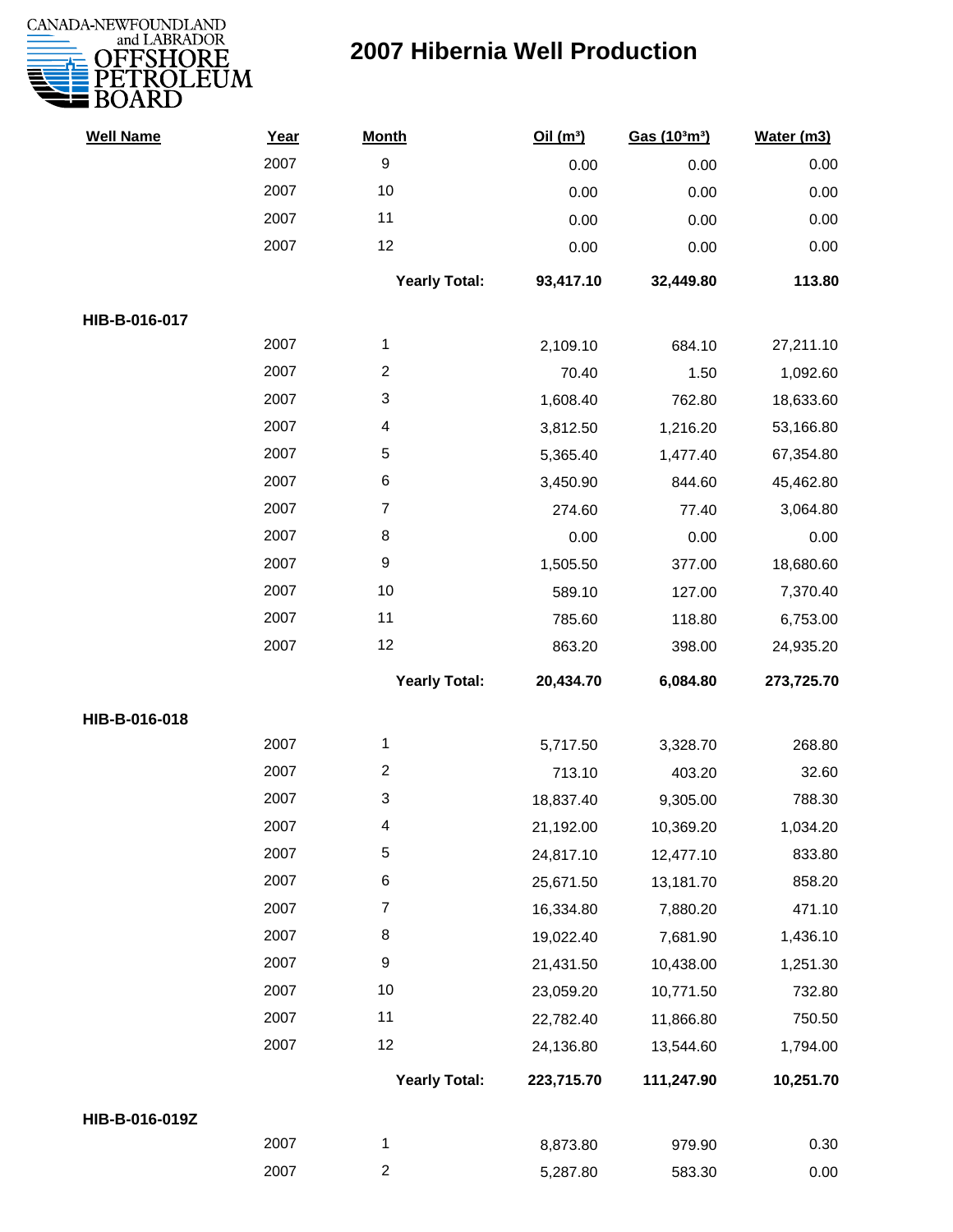

| <b>Well Name</b> | Year | <b>Month</b>         | Oil(m <sup>3</sup> ) | Gas (103m3) | Water (m3) |
|------------------|------|----------------------|----------------------|-------------|------------|
|                  | 2007 | 3                    | 6,140.00             | 614.80      | 0.00       |
|                  | 2007 | 4                    | 13,234.80            | 1,257.90    | 11.00      |
|                  | 2007 | 5                    | 14,104.00            | 1,365.10    | 9.10       |
|                  | 2007 | $\,6$                | 11,198.40            | 992.00      | 3.00       |
|                  | 2007 | $\overline{7}$       | 13,109.70            | 1,250.60    | 3.50       |
|                  | 2007 | 8                    | 5,894.80             | 520.30      | 0.00       |
|                  | 2007 | $\boldsymbol{9}$     | 1,393.30             | 128.20      | 1.40       |
|                  | 2007 | 10                   | 12,237.60            | 1,110.80    | 4.90       |
|                  | 2007 | 11                   | 17,105.60            | 1,572.60    | 0.00       |
|                  | 2007 | 12                   | 19,003.80            | 1,789.40    | 7.30       |
|                  |      | <b>Yearly Total:</b> | 127,583.60           | 12,164.90   | 40.50      |
| HIB-B-016-022    |      |                      |                      |             |            |
|                  | 2007 | 1                    | 3,074.40             | 795.90      | 30,266.20  |
|                  | 2007 | $\overline{c}$       | 0.00                 | 0.00        | 0.00       |
|                  | 2007 | 3                    | 3,503.50             | 866.70      | 23,678.50  |
|                  | 2007 | 4                    | 8,415.90             | 1,998.00    | 47,858.60  |
|                  | 2007 | 5                    | 14,602.60            | 3,834.40    | 40,875.10  |
|                  | 2007 | 6                    | 39,443.50            | 10,310.50   | 25,746.00  |
|                  | 2007 | $\overline{7}$       | 17,588.20            | 5,311.20    | 46,430.50  |
|                  | 2007 | 8                    | 20,399.10            | 5,021.70    | 54,405.10  |
|                  | 2007 | $\boldsymbol{9}$     | 12,661.90            | 2,677.80    | 53,291.30  |
|                  | 2007 | 10                   | 7,758.10             | 1,805.80    | 31,251.30  |
|                  | 2007 | 11                   | 0.00                 | 0.00        | 0.00       |
|                  | 2007 | 12                   | 0.00                 | 0.00        | 0.00       |
|                  |      | <b>Yearly Total:</b> | 127,447.20           | 32,622.00   | 353,802.60 |
| HIB-B-016-023    |      |                      |                      |             |            |
|                  | 2007 | 1                    | 12,460.70            | 1,629.40    | 0.00       |
|                  | 2007 | $\overline{c}$       | 6,279.20             | 814.50      | 0.00       |
|                  | 2007 | 3                    | 11,040.60            | 1,285.80    | 0.00       |
|                  | 2007 | 4                    | 10,264.40            | 1,214.10    | 0.00       |
|                  | 2007 | 5                    | 10,683.80            | 1,324.40    | 0.00       |
|                  | 2007 | 6                    | 11,167.00            | 1,227.50    | 6.10       |
|                  | 2007 | $\overline{7}$       | 14,016.10            | 1,661.30    | 3.60       |
|                  | 2007 | 8                    | 14,647.00            | 1,631.50    | 8.30       |
|                  | 2007 | $\boldsymbol{9}$     | 15,681.00            | 1,863.00    | 10.60      |
|                  | 2007 | 10                   | 16,260.60            | 1,851.20    | 12.30      |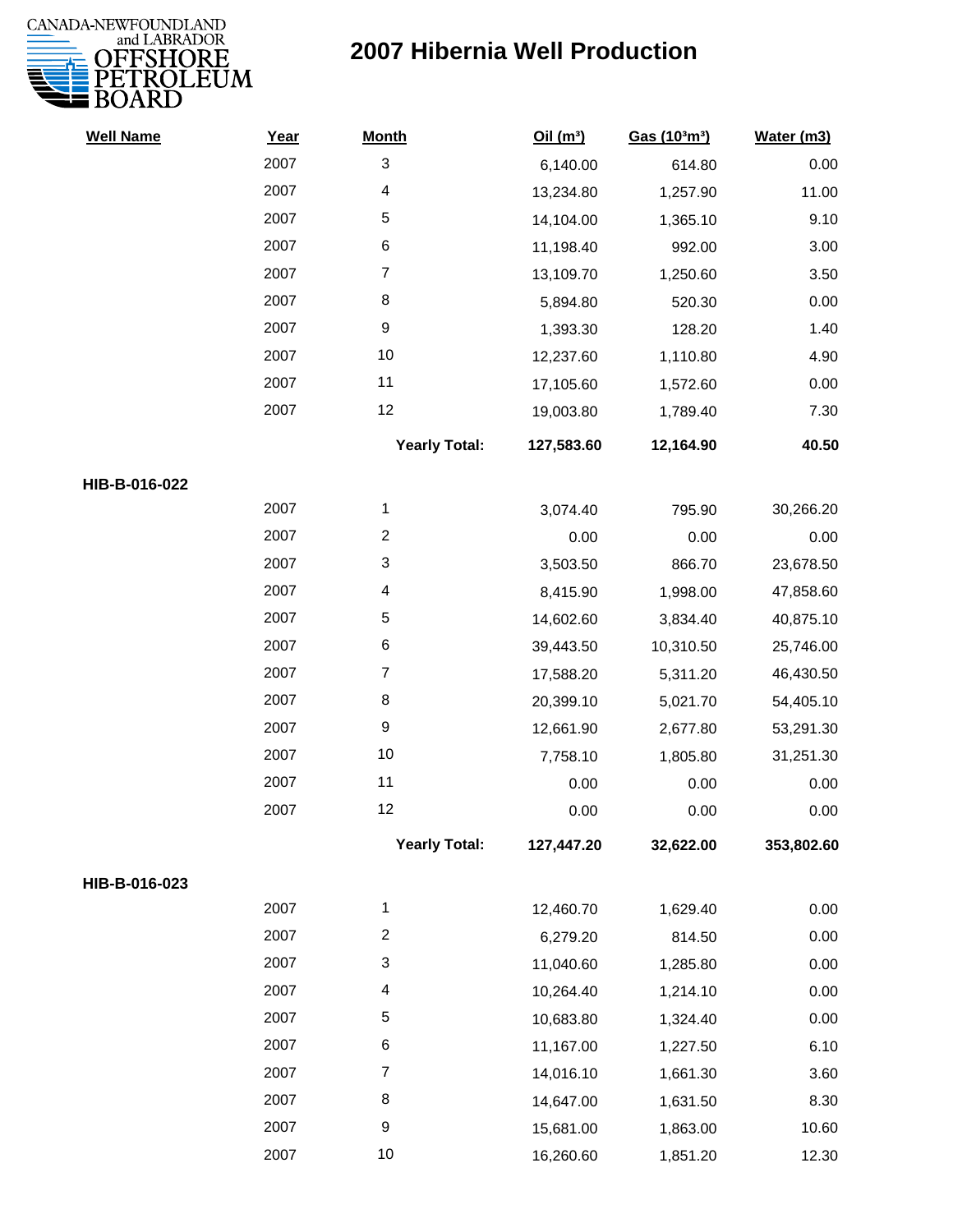

| <b>Well Name</b> | Year | <b>Month</b>            | Oil(m <sup>3</sup> ) | Gas (103m3) | Water (m3) |
|------------------|------|-------------------------|----------------------|-------------|------------|
|                  | 2007 | 11                      | 16,283.40            | 1,858.70    | 30.50      |
|                  | 2007 | 12                      | 15,998.10            | 1,861.40    | 102.60     |
|                  |      | <b>Yearly Total:</b>    | 154,781.90           | 18,222.80   | 174.00     |
| HIB-B-016-024    |      |                         |                      |             |            |
|                  | 2007 | $\mathbf{1}$            | 9,320.70             | 1,519.80    | 37,251.40  |
|                  | 2007 | $\overline{2}$          | 5,147.10             | 595.20      | 20,491.90  |
|                  | 2007 | 3                       | 9,606.00             | 1,301.50    | 34,514.90  |
|                  | 2007 | 4                       | 20,002.10            | 2,790.30    | 58,803.90  |
|                  | 2007 | 5                       | 28,196.20            | 4,173.40    | 77,249.20  |
|                  | 2007 | $\,6$                   | 18,247.30            | 2,622.00    | 62,611.20  |
|                  | 2007 | $\overline{7}$          | 43,102.10            | 8,641.20    | 39,230.00  |
|                  | 2007 | 8                       | 18,018.20            | 2,740.80    | 71,734.20  |
|                  | 2007 | $\boldsymbol{9}$        | 21,224.20            | 3,577.60    | 85,217.80  |
|                  | 2007 | 10                      | 21,436.10            | 3,457.60    | 81,502.50  |
|                  | 2007 | 11                      | 13,611.60            | 1,459.00    | 63,203.80  |
|                  | 2007 | 12                      | 13,047.90            | 1,816.20    | 62,346.30  |
|                  |      | <b>Yearly Total:</b>    | 220,959.50           | 34,694.60   | 694,157.10 |
| HIB-B-016-025    |      |                         |                      |             |            |
|                  | 2007 | 1                       | 10,969.50            | 663.40      | 11,247.70  |
|                  | 2007 | $\overline{c}$          | 4,447.20             | 315.30      | 4,316.70   |
|                  | 2007 | 3                       | 4,945.80             | 384.30      | 4,407.00   |
|                  | 2007 | 4                       | 5,413.20             | 355.40      | 6,057.50   |
|                  | 2007 | 5                       | 8,636.10             | 527.00      | 10,049.30  |
|                  | 2007 | 6                       | 5,064.10             | 200.50      | 6,265.50   |
|                  | 2007 | $\overline{7}$          | 10,482.80            | 581.20      | 13,567.40  |
|                  | 2007 | 8                       | 1,109.60             | 66.80       | 1,886.60   |
|                  | 2007 | 9                       | 8,014.80             | 467.60      | 14,842.00  |
|                  | 2007 | 10                      | 9,927.20             | 513.10      | 15,706.80  |
|                  | 2007 | 11                      | 9,602.20             | 561.20      | 13,176.30  |
|                  | 2007 | 12                      | 0.00                 | 0.00        | 0.00       |
|                  |      | <b>Yearly Total:</b>    | 78,612.50            | 4,635.80    | 101,522.80 |
| HIB-B-016-028Z   |      |                         |                      |             |            |
|                  | 2007 | 1                       | 23,073.80            | 11,850.50   | 26.70      |
|                  | 2007 | $\overline{\mathbf{c}}$ | 7,656.20             | 5,192.30    | 8.80       |
|                  | 2007 | 3                       | 18,552.90            | 12,012.40   | 19.10      |
|                  | 2007 | 4                       | 23,383.70            | 16,228.00   | 41.10      |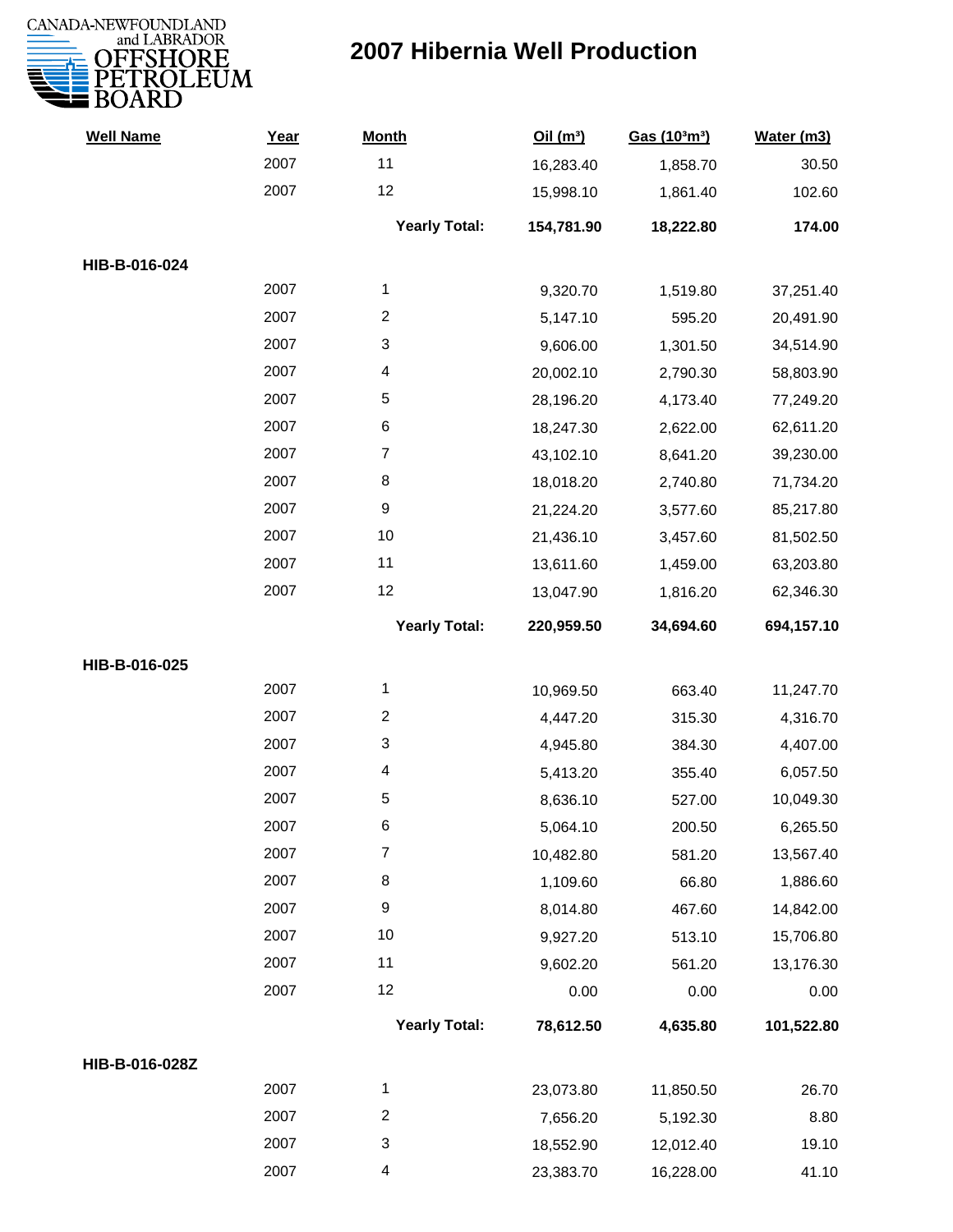

| <b>Well Name</b> | Year | <b>Month</b>         | Oil(m <sup>3</sup> ) | Gas (103m3) | Water (m3) |
|------------------|------|----------------------|----------------------|-------------|------------|
|                  | 2007 | 5                    | 21,837.50            | 15,814.90   | 51.70      |
|                  | 2007 | 6                    | 11,261.10            | 7,877.00    | 17.70      |
|                  | 2007 | $\overline{7}$       | 4,291.90             | 3,429.10    | 4.20       |
|                  | 2007 | 8                    | 207.30               | 152.00      | 0.20       |
|                  | 2007 | 9                    | 13,685.60            | 6,033.00    | 14.60      |
|                  | 2007 | 10                   | 382.10               | 162.30      | 0.40       |
|                  | 2007 | 11                   | 25,407.10            | 12,470.90   | 27.30      |
|                  | 2007 | 12                   | 31,881.10            | 19,750.20   | 46.70      |
|                  |      | <b>Yearly Total:</b> | 181,620.30           | 110,972.60  | 258.50     |
| HIB-B-016-029    |      |                      |                      |             |            |
|                  | 2007 | 1                    | 46,043.90            | 19,219.10   | 0.00       |
|                  | 2007 | $\overline{2}$       | 58,738.40            | 18,033.80   | 0.00       |
|                  | 2007 | 3                    | 80,179.80            | 21,946.40   | 0.00       |
|                  | 2007 | 4                    | 100,124.30           | 36,574.90   | 0.00       |
|                  | 2007 | 5                    | 101,578.80           | 43,474.20   | 0.00       |
|                  | 2007 | 6                    | 92,332.90            | 37,680.00   | 0.00       |
|                  | 2007 | $\overline{7}$       | 57,578.40            | 27,089.70   | 0.00       |
|                  | 2007 | 8                    | 20,030.00            | 8,220.30    | 0.00       |
|                  | 2007 | 9                    | 1,684.90             | 778.10      | 0.00       |
|                  | 2007 | 10                   | 65.20                | 28.90       | 0.00       |
|                  | 2007 | 11                   | 40,362.00            | 12,140.80   | 0.00       |
|                  | 2007 | 12                   | 32,093.10            | 9,661.50    | 0.00       |
|                  |      | <b>Yearly Total:</b> | 630,811.70           | 234,847.70  | 0.00       |
| HIB-B-016-032Z   |      |                      |                      |             |            |
|                  | 2007 | 1                    | 10,726.00            | 1,259.90    | 0.00       |
|                  | 2007 | $\overline{2}$       | 12,749.10            | 1,462.10    | 0.00       |
|                  | 2007 | 3                    | 18,543.90            | 1,829.00    | 0.00       |
|                  | 2007 | 4                    | 25,356.50            | 2,546.70    | 0.00       |
|                  | 2007 | 5                    | 34,733.80            | 3,633.40    | 40.80      |
|                  | 2007 | 6                    | 31,244.10            | 2,942.40    | 58.50      |
|                  | 2007 | $\overline{7}$       | 33,933.50            | 3,454.70    | 0.00       |
|                  | 2007 | 8                    | 34,885.00            | 3,415.50    | 97.80      |
|                  | 2007 | 9                    | 37,890.50            | 4,033.30    | 131.60     |
|                  | 2007 | 10                   | 38,018.30            | 3,781.70    | 0.00       |
|                  | 2007 | 11                   | 34,477.30            | 3,508.30    | 0.00       |
|                  | 2007 | 12                   | 37,569.20            | 4,198.50    | 34.60      |
|                  |      | <b>Yearly Total:</b> | 350,127.20           | 36,065.50   | 363.30     |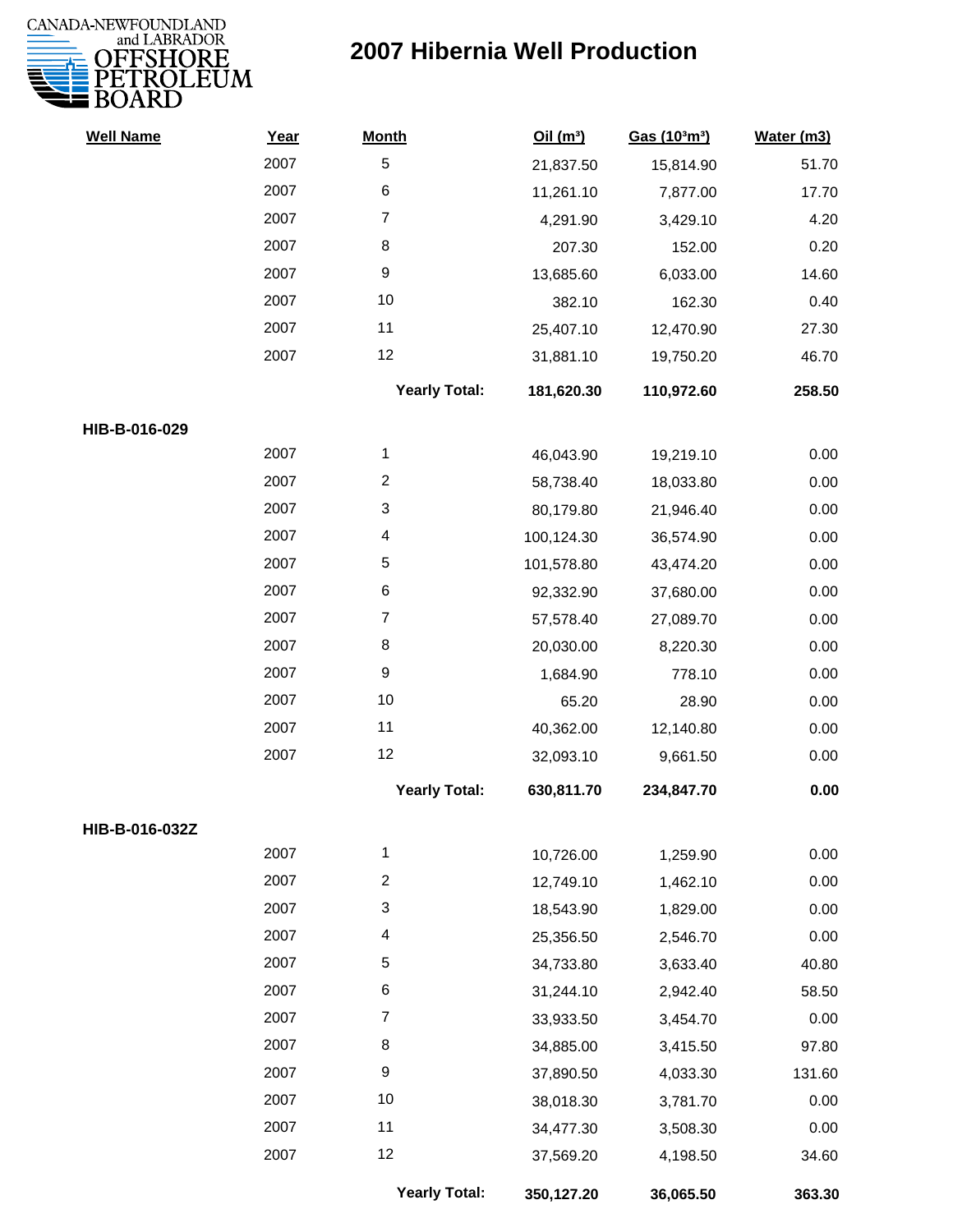

| <b>Well Name</b> | Year | <b>Month</b>              | Oil(m <sup>3</sup> ) | Gas (103m3) | Water (m3) |
|------------------|------|---------------------------|----------------------|-------------|------------|
| HIB-B-016-033    |      |                           |                      |             |            |
|                  | 2007 | 1                         | 15,630.10            | 5,059.30    | 30,163.90  |
|                  | 2007 | $\overline{2}$            | 12,775.80            | 3,933.10    | 24,661.50  |
|                  | 2007 | $\ensuremath{\mathsf{3}}$ | 22,428.70            | 5,477.60    | 30,572.70  |
|                  | 2007 | 4                         | 24,100.90            | 5,615.80    | 33,869.80  |
|                  | 2007 | 5                         | 25,777.30            | 6,214.90    | 38,373.20  |
|                  | 2007 | $\,6$                     | 20,357.90            | 4,588.50    | 35,118.50  |
|                  | 2007 | $\overline{7}$            | 18,699.00            | 5,425.90    | 36,416.30  |
|                  | 2007 | $\,8\,$                   | 19,044.90            | 4,320.50    | 34,183.00  |
|                  | 2007 | $\boldsymbol{9}$          | 24,860.20            | 5,552.20    | 35,734.50  |
|                  | 2007 | 10                        | 27,547.60            | 6,974.50    | 56,146.70  |
|                  | 2007 | 11                        | 19,732.60            | 5,687.00    | 48,651.80  |
|                  | 2007 | 12                        | 22,439.00            | 5,737.80    | 46,225.30  |
|                  |      | <b>Yearly Total:</b>      | 253,394.00           | 64,587.10   | 450,117.20 |
| HIB-B-016-034Y   |      |                           |                      |             |            |
|                  | 2007 | $\mathbf{1}$              | 1,577.70             | 392.00      | 1.90       |
|                  | 2007 | $\sqrt{2}$                | 0.00                 | 0.00        | 0.00       |
|                  | 2007 | $\ensuremath{\mathsf{3}}$ | 0.00                 | 0.00        | 0.00       |
|                  | 2007 | 4                         | 0.00                 | 0.00        | 0.00       |
|                  | 2007 | $\sqrt{5}$                | 0.00                 | 0.00        | 0.00       |
|                  | 2007 | $\,6$                     | 0.00                 | 0.00        | 0.00       |
|                  | 2007 | $\boldsymbol{7}$          | 0.00                 | 0.00        | 0.00       |
|                  | 2007 | $\bf 8$                   | 0.00                 | 0.00        | 0.00       |
|                  | 2007 | 9                         | 0.00                 | 0.00        | 0.00       |
|                  | 2007 | 10                        | 0.00                 | 0.00        | 0.00       |
|                  | 2007 | 11                        | 0.00                 | 0.00        | 0.00       |
|                  | 2007 | 12                        | 0.00                 | 0.00        | 0.00       |
|                  |      | <b>Yearly Total:</b>      | 1,577.70             | 392.00      | 1.90       |
| HIB-B-016-036    |      |                           |                      |             |            |
|                  | 2007 | 1                         | 66,996.40            | 21,419.50   | 110.20     |
|                  | 2007 | $\boldsymbol{2}$          | 59,211.50            | 18,342.60   | 201.40     |
|                  | 2007 | $\ensuremath{\mathsf{3}}$ | 76,857.30            | 21,389.50   | 238.70     |
|                  | 2007 | 4                         | 98,618.40            | 27,046.40   | 140.00     |
|                  | 2007 | 5                         | 129,668.30           | 37,153.00   | 85.50      |
|                  | 2007 | 6                         | 133,503.20           | 34,808.20   | 0.00       |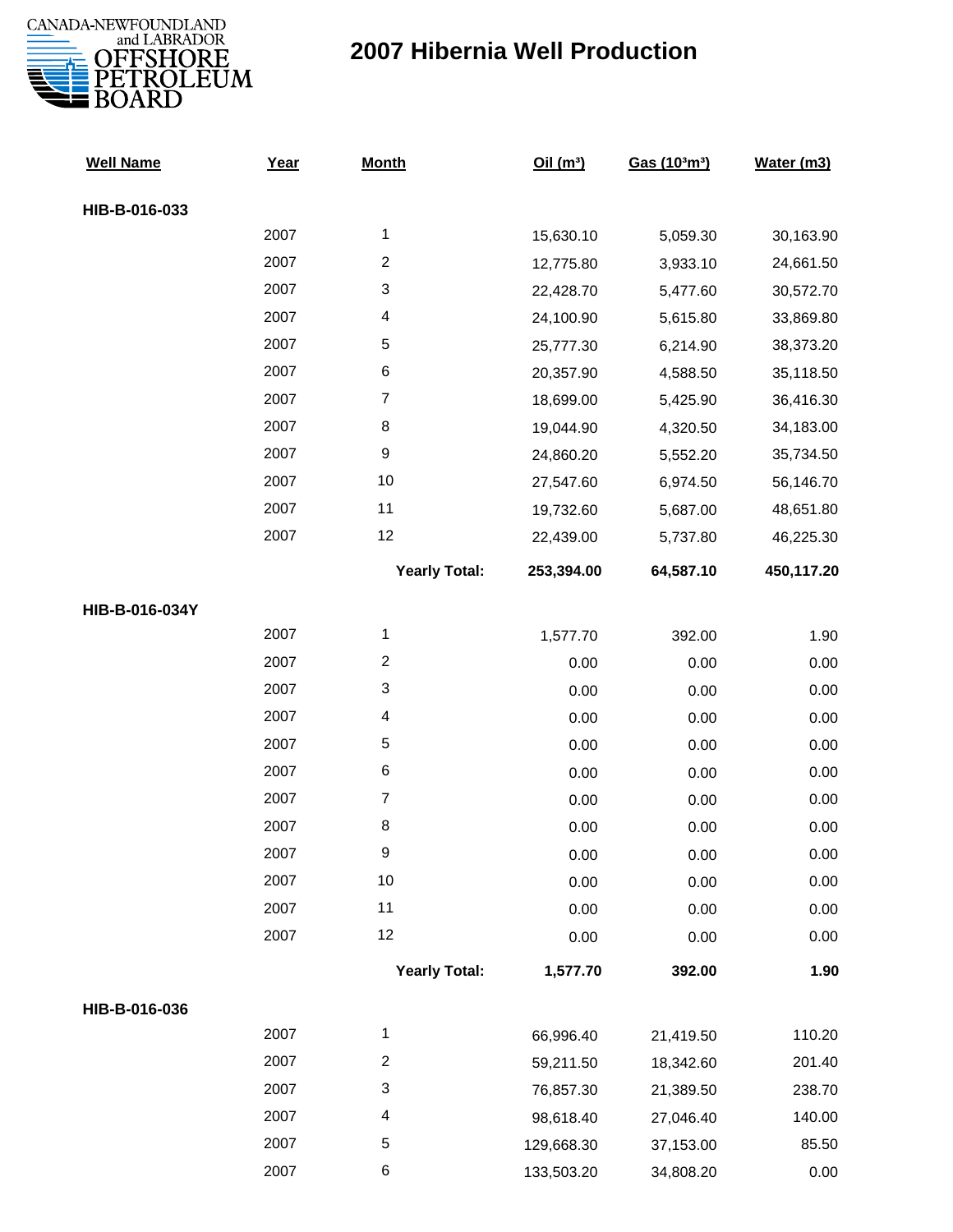

| <b>Well Name</b> | Year | <b>Month</b>         | Oil(m <sup>3</sup> ) | Gas (103m3) | Water (m3) |
|------------------|------|----------------------|----------------------|-------------|------------|
|                  | 2007 | $\overline{7}$       | 149,727.80           | 28,733.10   | 0.00       |
|                  | 2007 | 8                    | 136,965.50           | 35,429.00   | 152.60     |
|                  | 2007 | 9                    | 135,009.20           | 36,947.10   | 143.70     |
|                  | 2007 | 10                   | 142,166.30           | 36,835.20   | 161.50     |
|                  | 2007 | 11                   | 76,257.60            | 20,729.40   | 15.90      |
|                  | 2007 | 12                   | 69,683.90            | 20,703.80   | 0.00       |
|                  |      | <b>Yearly Total:</b> | 1,274,665.40         | 339,536.80  | 1,249.50   |
| HIB-B-016-040    |      |                      |                      |             |            |
|                  | 2007 | 1                    | 34,021.90            | 12,994.80   | 21.00      |
|                  | 2007 | $\overline{c}$       | 18,714.00            | 7,046.30    | 16.80      |
|                  | 2007 | 3                    | 33,955.90            | 10,712.60   | 0.00       |
|                  | 2007 | 4                    | 33,058.10            | 9,940.80    | 15.50      |
|                  | 2007 | 5                    | 9,805.40             | 2,960.60    | 11.70      |
|                  | 2007 | 6                    | 3,423.60             | 934.90      | 4.00       |
|                  | 2007 | $\overline{7}$       | 13,523.50            | 4,168.20    | 13.40      |
|                  | 2007 | 8                    | 25,466.40            | 7,333.60    | 29.50      |
|                  | 2007 | 9                    | 30,741.60            | 8,924.20    | 32.60      |
|                  | 2007 | $10\,$               | 31,314.80            | 9,560.70    | 35.40      |
|                  | 2007 | 11                   | 28,903.70            | 9,104.20    | 12.90      |
|                  | 2007 | 12                   | 32,528.60            | 10,789.30   | 0.00       |
|                  |      | <b>Yearly Total:</b> | 295,457.50           | 94,470.20   | 192.80     |
| HIB-B-016-041    |      |                      |                      |             |            |
|                  | 2007 | $\overline{c}$       | 0.00                 | 0.00        | 0.00       |
|                  | 2007 | 3                    | 12,513.30            | 2,365.10    | 12,005.30  |
|                  | 2007 | 4                    | 0.00                 | 0.00        | 0.00       |
|                  | 2007 | 5                    | 27,675.90            | 7,596.10    | 32,950.10  |
|                  | 2007 | 6                    | 27,774.30            | 8,149.40    | 71,916.20  |
|                  | 2007 | $\boldsymbol{7}$     | 17,383.50            | 7,037.50    | 75,209.80  |
|                  | 2007 | 8                    | 7,796.70             | 2,610.40    | 54,985.70  |
|                  | 2007 | 9                    | 4,935.30             | 1,428.70    | 33,850.60  |
|                  | 2007 | 10                   | 3,176.80             | 1,299.60    | 35,503.80  |
|                  | 2007 | 11                   | 2,921.30             | 2,929.70    | 66,552.60  |
|                  | 2007 | 12                   | 791.20               | 801.90      | 18,455.60  |
|                  |      | <b>Yearly Total:</b> | 104,968.30           | 34,218.40   | 401,429.70 |
| HIB-B-016-042    |      |                      |                      |             |            |
|                  | 2007 | $\mathbf{1}$         | 33,025.90            | 7,622.70    | 34,757.70  |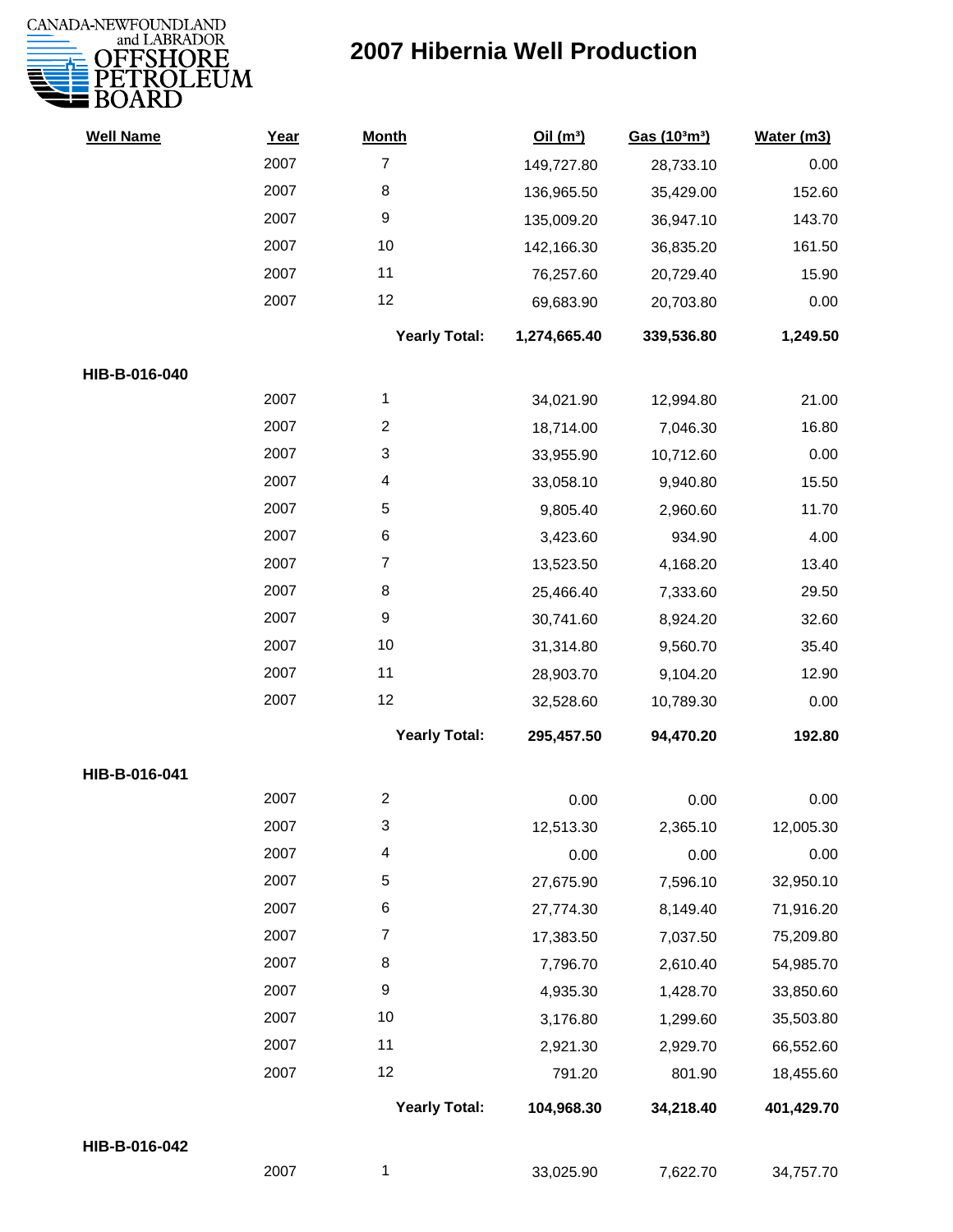

| <b>Well Name</b> | Year | <b>Month</b>         | Oil(m <sup>3</sup> ) | Gas (103m3) | Water (m3) |
|------------------|------|----------------------|----------------------|-------------|------------|
|                  | 2007 | $\overline{2}$       | 16,290.70            | 3,767.10    | 17,792.60  |
|                  | 2007 | 3                    | 22,242.60            | 4,850.80    | 28,474.50  |
|                  | 2007 | 4                    | 27,684.50            | 5,984.20    | 35,748.90  |
|                  | 2007 | 5                    | 40,042.30            | 9,343.10    | 50,074.50  |
|                  | 2007 | 6                    | 32,939.70            | 6,794.40    | 42,051.20  |
|                  | 2007 | $\overline{7}$       | 35,025.00            | 8,659.90    | 53,290.30  |
|                  | 2007 | 8                    | 22,482.00            | 6,203.70    | 62,478.90  |
|                  | 2007 | $\boldsymbol{9}$     | 19,023.90            | 5,789.80    | 61,766.10  |
|                  | 2007 | 10                   | 24,068.10            | 5,254.30    | 71,588.60  |
|                  | 2007 | 11                   | 17,473.30            | 4,268.50    | 65,446.80  |
|                  | 2007 | 12                   | 14,360.50            | 2,529.10    | 65,176.80  |
|                  |      | <b>Yearly Total:</b> | 304,658.50           | 71,067.60   | 588,646.90 |
| HIB-B-016-043    |      |                      |                      |             |            |
|                  | 2007 | 1                    | 18,297.90            | 6,176.70    | 3,085.00   |
|                  | 2007 | $\overline{2}$       | 14,308.50            | 4,511.20    | 2,695.20   |
|                  | 2007 | 3                    | 20,580.40            | 5,480.60    | 4,959.30   |
|                  | 2007 | 4                    | 25,379.90            | 6,751.00    | 6,965.70   |
|                  | 2007 | 5                    | 26,041.20            | 6,460.40    | 6,397.40   |
|                  | 2007 | 6                    | 19,874.80            | 4,959.90    | 7,937.20   |
|                  | 2007 | $\overline{7}$       | 26,179.30            | 6,276.90    | 4,572.00   |
|                  | 2007 | 8                    | 22,582.30            | 4,832.90    | 3,409.60   |
|                  | 2007 | $\boldsymbol{9}$     | 23,404.00            | 6,486.80    | 10,482.90  |
|                  | 2007 | $10$                 | 26,969.50            | 7,282.90    | 3,890.80   |
|                  | 2007 | 11                   | 29,062.30            | 9,052.00    | 2,185.80   |
|                  | 2007 | 12                   | 30,080.60            | 10,181.90   | 4,457.50   |
|                  |      | <b>Yearly Total:</b> | 282,760.70           | 78,453.20   | 61,038.40  |
| HIB-B-016-045    |      |                      |                      |             |            |
|                  | 2007 | $\mathbf{1}$         | 6,474.80             | 1,988.60    | 4.90       |
|                  | 2007 | $\overline{2}$       | 4,926.60             | 1,448.30    | 0.00       |
|                  | 2007 | 3                    | 9,194.90             | 2,388.20    | 4.20       |
|                  | 2007 | 4                    | 12,636.90            | 3,192.40    | 6.70       |
|                  | 2007 | 5                    | 13,741.80            | 3,494.50    | 0.00       |
|                  | 2007 | 6                    | 12,483.50            | 2,887.30    | 0.00       |
|                  | 2007 | 7                    | 19,934.50            | 5,337.90    | 0.00       |
|                  | 2007 | 8                    | 13,567.80            | 3,422.90    | 0.00       |
|                  | 2007 | $\boldsymbol{9}$     | 10,671.50            | 2,902.70    | 4.60       |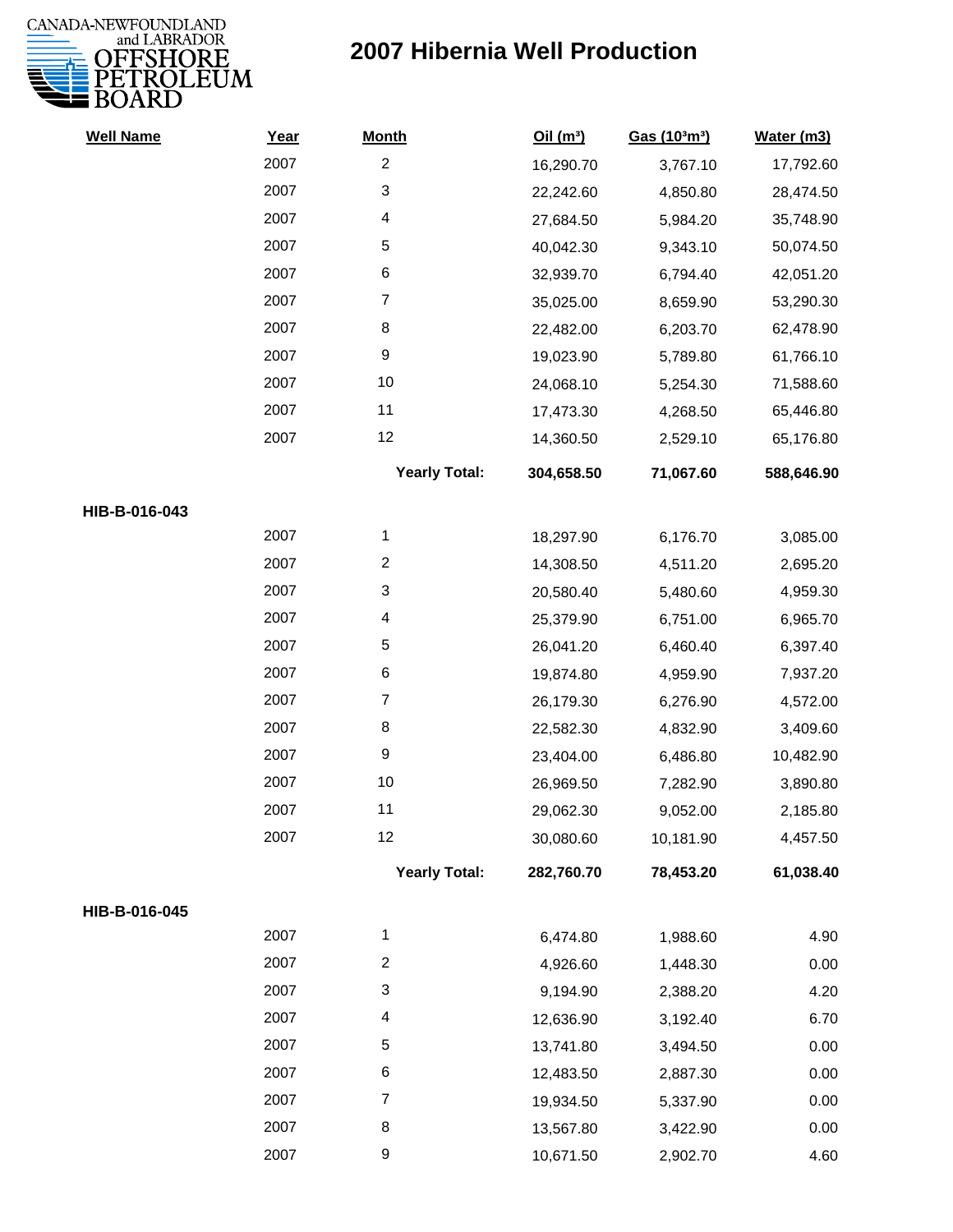

| <b>Well Name</b> | Year | <b>Month</b>         | Oil(m <sup>3</sup> ) | Gas (103m3) | Water (m3) |
|------------------|------|----------------------|----------------------|-------------|------------|
|                  | 2007 | 10                   | 26,560.60            | 7,297.30    | 17.60      |
|                  | 2007 | 11                   | 1,801.20             | 525.60      | 2.00       |
|                  | 2007 | 12                   | 12,299.00            | 3,508.10    | 1.70       |
|                  |      | <b>Yearly Total:</b> | 144,293.10           | 38,393.80   | 41.70      |
| HIB-B-016-046    |      |                      |                      |             |            |
|                  | 2007 | 1                    | 78,995.00            | 14,230.60   | 0.00       |
|                  | 2007 | $\overline{2}$       | 35,901.00            | 6,556.80    | 0.00       |
|                  | 2007 | 3                    | 63,620.70            | 9,874.00    | 0.00       |
|                  | 2007 | 4                    | 83,254.10            | 12,191.90   | 145.50     |
|                  | 2007 | 5                    | 75,311.20            | 11,894.90   | 1,945.30   |
|                  | 2007 | 6                    | 66,790.50            | 9,747.50    | 8,501.90   |
|                  | 2007 | $\overline{7}$       | 45,871.80            | 7,097.30    | 11,217.20  |
|                  | 2007 | 8                    | 7,623.30             | 650.00      | 6,380.40   |
|                  | 2007 | 9                    | 21,993.20            | 3,240.50    | 14,008.70  |
|                  | 2007 | 10                   | 41,816.00            | 6,594.60    | 24,503.10  |
|                  | 2007 | 11                   | 40,194.40            | 4,220.10    | 21,996.30  |
|                  | 2007 | 12                   | 37,315.20            | 5,092.20    | 23,763.10  |
|                  |      | <b>Yearly Total:</b> | 598,686.40           | 91,390.40   | 112,461.50 |
| HIB-B-016-048    |      |                      |                      |             |            |
|                  | 2007 | 1                    | 16,459.40            | 1,355.00    | 34.20      |
|                  | 2007 | $\overline{2}$       | 5,560.60             | 453.30      | 0.40       |
|                  | 2007 | 3                    | 12,213.00            | 884.80      | 0.00       |
|                  | 2007 | 4                    | 22,484.50            | 1,625.90    | 0.00       |
|                  | 2007 | 5                    | 29,232.40            | 2,175.80    | 59.10      |
|                  | 2007 | 6                    | 31,359.40            | 2,105.70    | 122.00     |
|                  | 2007 | $\overline{7}$       | 53,530.70            | 3,934.90    | 2,767.00   |
|                  | 2007 | 8                    | 32,928.10            | 2,274.10    | 13,705.00  |
|                  | 2007 | 9                    | 14,444.40            | 1,020.70    | 11,002.60  |
|                  | 2007 | 10                   | 23,020.50            | 1,672.20    | 12,145.90  |
|                  | 2007 | 11                   | 13,211.50            | 1,020.10    | 9,555.70   |
|                  | 2007 | 12                   | 8,677.00             | 768.90      | 16,100.80  |
|                  |      | <b>Yearly Total:</b> | 263,121.50           | 19,291.40   | 65,492.70  |
| HIB-B-016-049Z   |      |                      |                      |             |            |
|                  | 2007 | 1                    | 52,909.80            | 12,635.20   | 19,568.40  |
|                  | 2007 | $\overline{c}$       | 24,605.50            | 5,437.60    | 11,423.80  |
|                  | 2007 | 3                    | 47,323.80            | 9,492.10    | 24,363.80  |